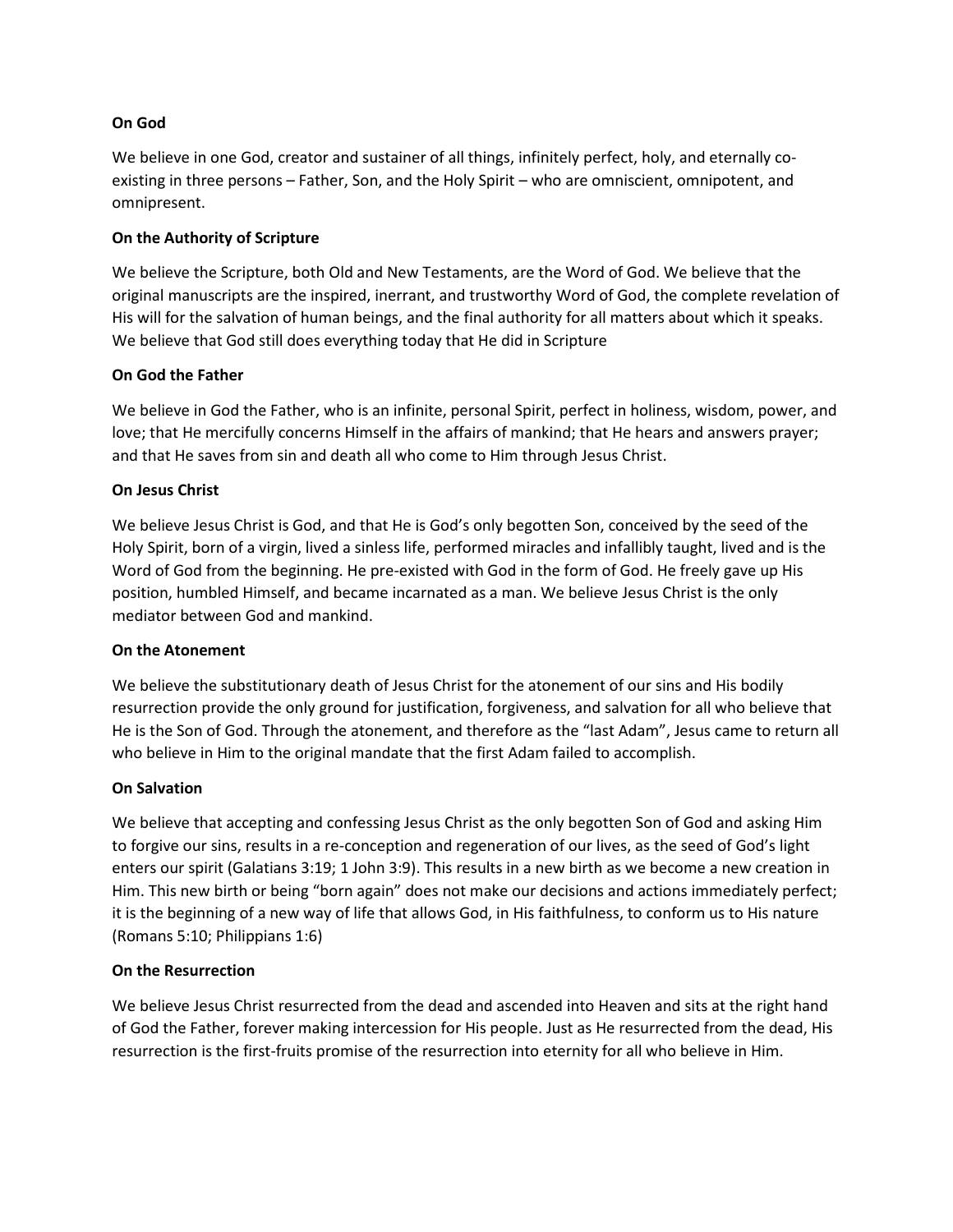We believe that when Jesus ascended to the right hand of the Father He gave five ministry gifts to mankind: the Apostle, Prophet, Evangelist, Pastor, and Teacher. These ministry gifts are to mature and unify His people, help His people grow in intimacy with the Father, and advance His Kingdom.

# **On the Holy Spirit**

We believe the Holy Spirit is God. He came forth from the Father and the Son to convict the world of sin, righteousness, and judgment. The Holy Spirit is the agent of regeneration and sanctification for believers in Jesus Christ. The Holy Spirit makes the presence of Jesus Christ real in believers. He teaches, comforts, guides, convicts, and enable believers to live in ways that honor God. He empowers believers for ministry. He indwells everyone who believes in Jesus Christ. We believe in the present and interactive ministry of the Holy Spirit and in all the biblical gifts that He continues to give today.

## **On Original Sin**

We believe that human nature derives from two historic persons, male and female, who were created in God's image from the dust of the Earth, without the knowledge of good and evil. They were created perfect, but they sinned, thus plunging themselves and all humanity into sin, guilt, and suffering, and death. Therefore all human beings are sinners by nature and by choice. We believe that God, through Jesus Christ and by the Holy Spirit, regenerates those who repent of their sins and confess Jesus Christ as Lord.

## **On the Lord's Supper**

We believe and acknowledge the ordinance of the Lord's Supper in remembrance of Jesus and His crucifixion for the atonement of our sins. He was the Passover Lamb and fulfilled the Feast of Passover. We believe the Lord's Supper is a holy ordinance, and that it testifies of our union with Him and of the remission of our sins through His sacrifice on the Cross. Partaking of the Lord's Supper in a corporate or church setting also testifies of our relationship with each other as the Body of Christ.

### **On Water Baptism**

We believe that water baptism should be by immersion and consummated immediately after committing to the Lordship of Jesus and His atoning sacrifice for our sin. This ordinance is a personal and public statement of our faith in the death, burial, and resurrection of Jesus Christ on our behalf. It is also a commitment to follow His example and lay down our lives for the sake of His Kingdom.

### **On the Baptism in Holy Spirit**

We believe in the Baptism in the Holy Spirit as being an additional impartation with empowers, strengthens, comforts, and is usually accompanied by the manifestations of the gifts of the Holy Spirit in the believer's life. These gifts are available to all who believe. Baptism in the Holy Spirit endues and transforms the believer to increasingly take on more of the nature of Christ. We accept, acknowledge, encourage, and seek all of the biblical gifts and ministries of the Holy Spirit. They are present, active, and vital in aiding the Church and the advancing of the glorious Kingdom of God.

### **On the Second Coming**

We believe in the literal, physical, personal, and visible return of Jesus Christ to the Earth and the establishment of His Kingdom. We believe in the resurrection of the body, the final judgment, and the